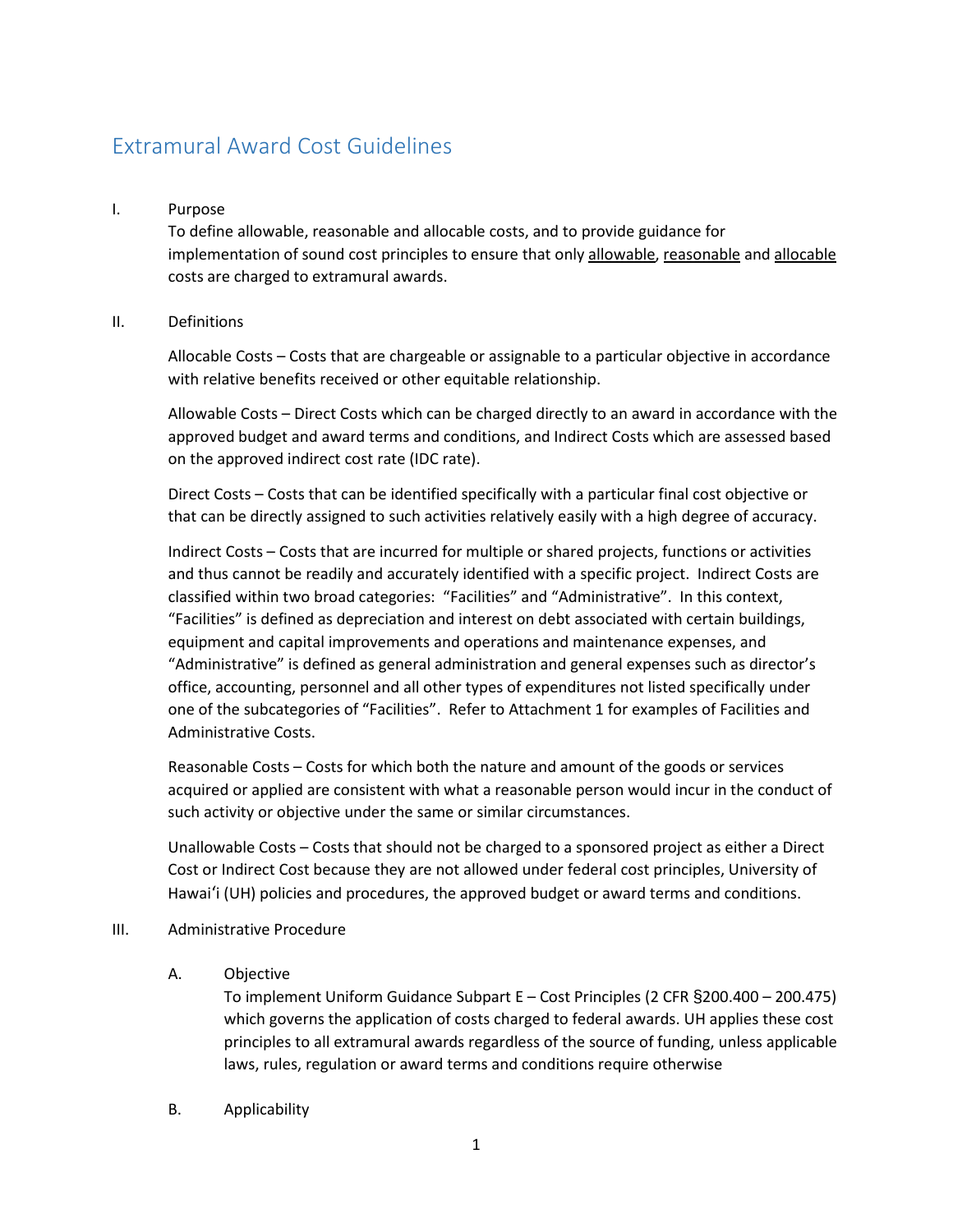- 1. Basic cost principles
	- a. An actual cost was incurred for the goods or services received.
	- b. Costs incurred are allowable based on applicable laws, regulations, University policy and procedures and award terms and conditions.
	- c. The goods or services are reasonable with regards to both its nature (necessary for the award) and price (the amount that a reasonable person would pay in like circumstances).
	- d. The goods or services are either directly or indirectly allocable (assignable) to the award based on an equitable method that reflects the benefits received.
	- e. Costs should be treated consistently as either a Direct Cost or Indirect Cost under like circumstances.
- 2. Costs that benefit multiple projects
	- a. If a Direct Cost benefits more than one project, the cost should be allocated to each of the projects based on the benefit received or some other reasonable means.
	- b. If the goods or services benefit multiple projects and there is no reasonable means to identify its direct benefit, the cost must be treated as an Indirect Cost and captured in UH's IDC rate.
- 3. Unacceptable Direct Cost charging practices
	- a. Direct charging of indirect type costs.
	- b. Transferring expenses from one project to another for the purpose of expending residual balances.
	- c. Charging costs to a cost reimbursable award in order to maintain residual balances on fixed price awards.
- 4. Special circumstances

While similar costs incurred in like circumstances should be consistently treated, costs that are normally classified as an Indirect Cost may be charged as a Direct Cost if **all** the following are met:

- a. Resources required for a project are beyond those normally expected for an extramural project;
- b. Costs can be clearly assigned to the extramural project with a high degree of accuracy; and
- c. For significant items, prior sponsor approval has been obtained.
- 5. A table of common types of costs incurred on extramural awards and the typical treatment as Direct Costs or Indirect Costs are included in Attachment 2 (Common Costs Incurred on Extramural Awards) and Attachment 3 (Selected Items of Cost: Direct v. Indirect).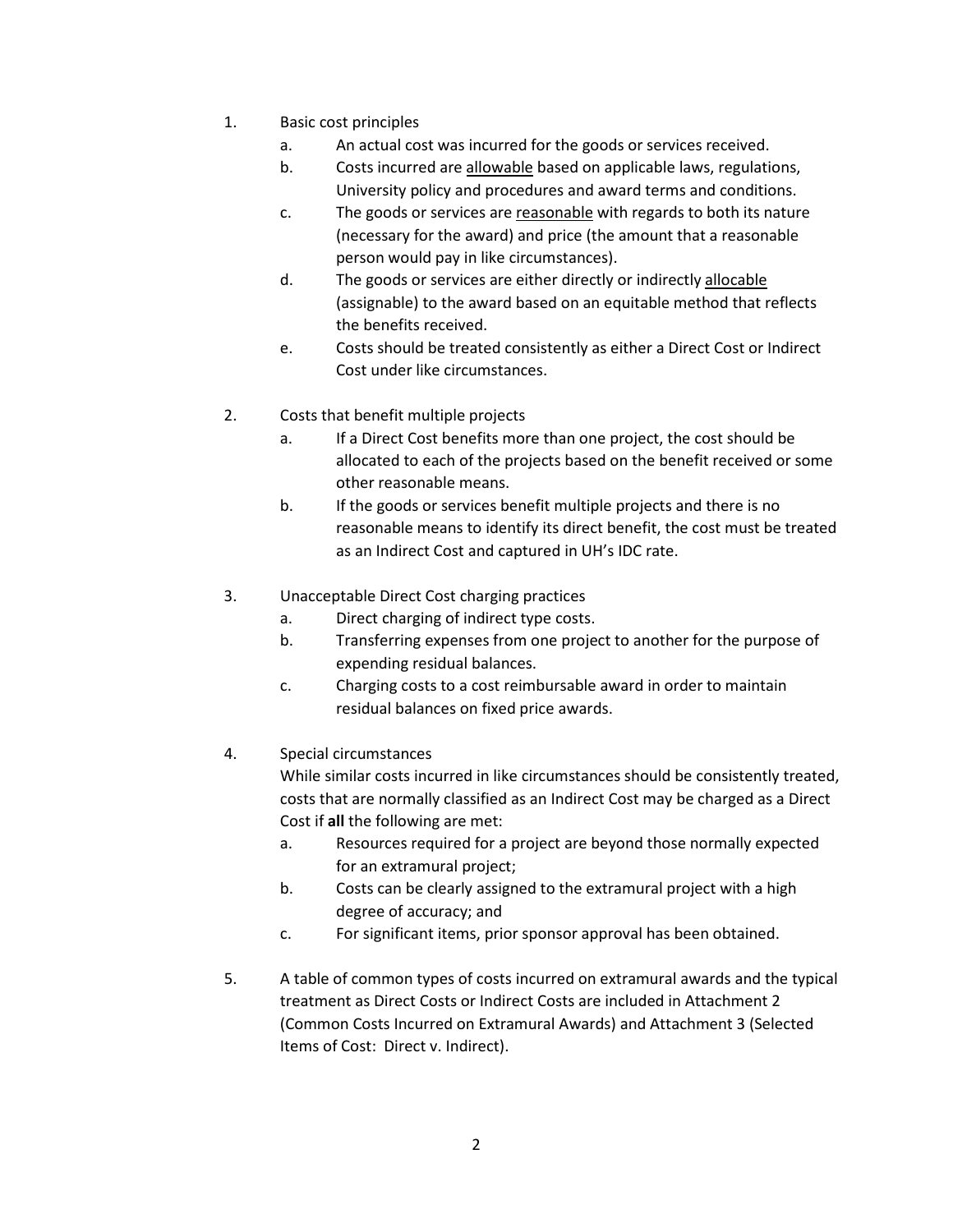# Examples of Facilities and Administrative Costs

| <b>Goods or Services</b>                                     |
|--------------------------------------------------------------|
| <b>Accounting and Payroll</b>                                |
| Administration - System, Campus, College, Department         |
| <b>Animal and Veterinary Services</b>                        |
| <b>Animal Welfare</b>                                        |
| <b>Biological Safety</b>                                     |
| Capital Improvements                                         |
| <b>Custodial Services</b>                                    |
| <b>Environmental Health and Safety</b>                       |
| Equal Employment Opportunity/Affirmative Action (EEO/AA)     |
| <b>Export Controls</b>                                       |
| <b>Facilities and Space Usage</b>                            |
| <b>Graduate Education</b>                                    |
| Human Resources (e.g. RCUH, Office of Human Resources)       |
| <b>Human Studies</b>                                         |
| <b>Information Security</b>                                  |
| <b>Information Technology</b>                                |
| <b>Library Services</b>                                      |
| Maintenance                                                  |
| Procurement and Disbursing (e.g. RCUH)                       |
| <b>Publications and Subscriptions (selected)</b>             |
| <b>Research Integrity Program</b>                            |
| Responsible Conduct of Research                              |
| <b>Risk Management</b>                                       |
| Security                                                     |
| Sponsored Projects Office (e.g. Office of Research Services) |
| Stockrooms                                                   |
| <b>Technology Transfer Office</b>                            |
| Title IX                                                     |
| <b>Transportation Costs</b>                                  |
| <b>Utilities</b>                                             |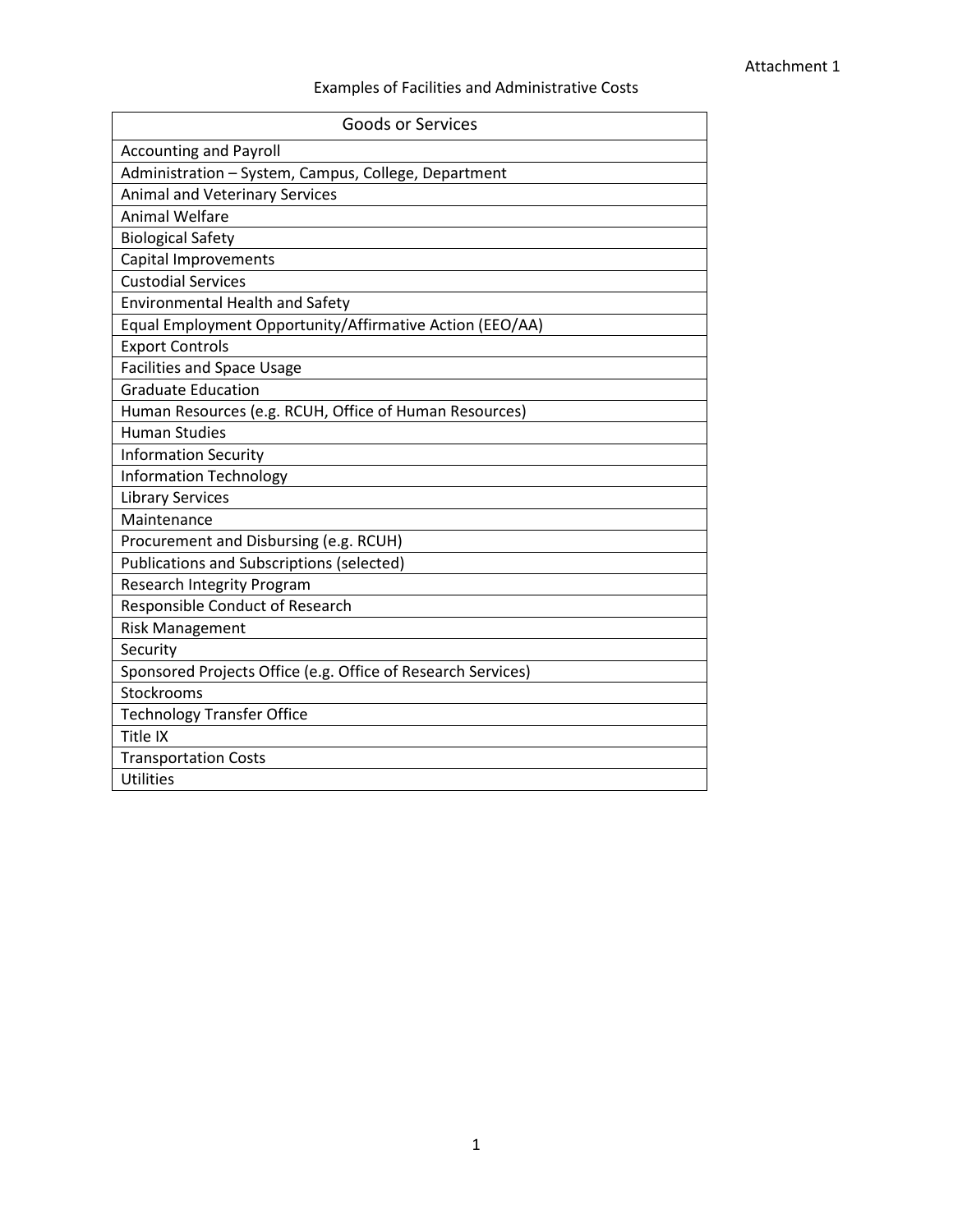## Common Costs Incurred on Extramural Awards

| Item of Cost                                  | Allowability | Direct(D) /              | 2 CFR 200 | RCUH /             |
|-----------------------------------------------|--------------|--------------------------|-----------|--------------------|
|                                               |              | Indirect (I)             | reference | UH (AP)            |
| Advertising and public relations              | CA           | D                        | 200.421   |                    |
| Advisory councils                             | CA           | D                        | 200.422   |                    |
| Alcoholic beverages                           | U            |                          | 200.423   | AP 8.265           |
| Alumni/ae activities                          | Ü            |                          | 200.424   |                    |
| Audit services                                | CA           | D/I                      | 200.425   | AP 8.230,          |
|                                               |              |                          |           | 8.245              |
| <b>Bad debts</b>                              | U            |                          | 200.426   | AP 12.412          |
| <b>Bonding costs</b>                          | A            | D/I                      | 200.427   | AP 8.245           |
| Collections of improper payments              | A            | D/I                      | 200.428   |                    |
| Commencement and convocation                  | CA           |                          | 200.429   |                    |
| Compensation - personal services              | CA           | D/I                      | 200.430   | RCUH3.300,         |
|                                               |              |                          |           | AP 9.205,          |
|                                               |              |                          |           | 9.210,             |
|                                               |              |                          |           | 12.408             |
| Compensation - fringe benefits                | CA           | D/I                      | 200.431   | <b>RCUH 3.500,</b> |
|                                               |              |                          |           | AP 9.205,          |
|                                               |              |                          |           | 9.210              |
| Computing devices - laptops, tablets, smart   | CA           | D                        |           | AP 8.509           |
| phones                                        |              |                          |           |                    |
| Conferences                                   | CA           | D                        | 200.432   | AP 8.265           |
| Contingency provisions                        | CA           | D                        | 200.428   |                    |
| Contributions and donations                   | U            |                          | 200.434   | AP 8.225           |
| Defense and prosecution of criminal and       | CA           | D                        | 200.435   | AP 8.230,          |
| civil proceedings, claims, appeals and patent |              |                          |           | 8.245              |
| infringements                                 |              |                          |           |                    |
| Depreciation                                  | CA           | $\overline{\phantom{a}}$ | 200.436   | AP 8.550           |
| Employee health and welfare costs             | A            | D                        | 200.437   | AP 9.690,          |
|                                               |              |                          |           | 9.775              |
| Entertainment                                 | U            |                          | 200.438   |                    |
| Fines, penalties, damages and other           | CA           | D                        | 200.441   | AP 8.225           |
| settlements                                   |              |                          |           |                    |

A = generally allowable

CA= conditionally allowable

U = generally unallowable

Note: Per RCUH 2.001 Overview – "When a transaction is processed through the RCUH, the UH APMs or sponsored agreements shall apply where RCUH Procurement & Disbursing policies are silent." See also RCUH 2.003 Roles and Responsibilities for designated responsibilities of the PI & Project, FA and RCUH, UH AP 8.200 Overview, AP 8.220 General Principles and 8.290 Requirements of Federally Funded Purchases.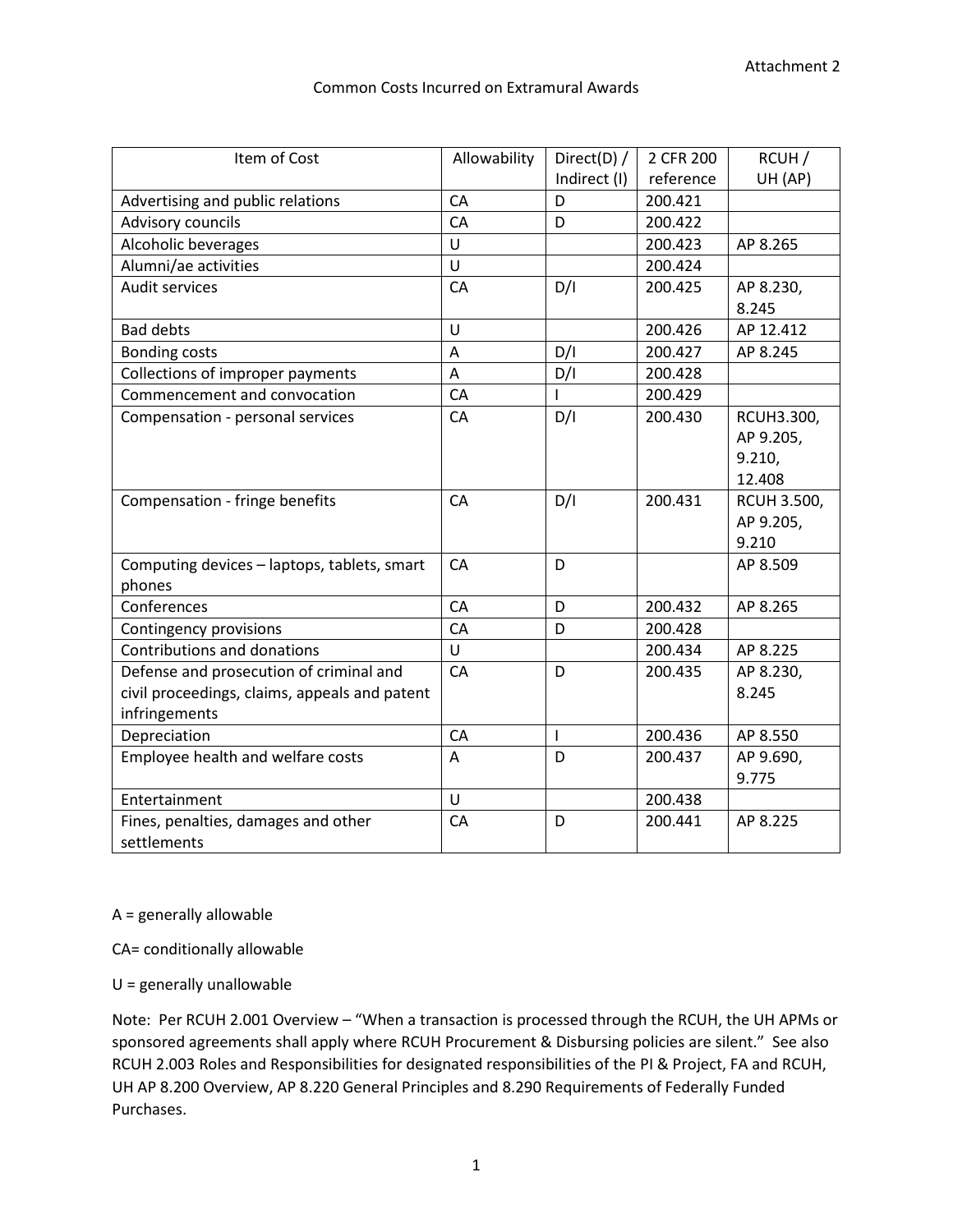#### Common Costs Incurred on Extramural Awards

| Fund raising and investment management        | U  |              | 200.442 | AP 8.375           |
|-----------------------------------------------|----|--------------|---------|--------------------|
| costs                                         |    |              |         |                    |
| Gains and losses on disposition of            | A  | D            | 200.443 | AP 8.543           |
| depreciable assets                            |    |              |         |                    |
|                                               |    |              |         |                    |
| Goods or services for personal use            | U  |              | 200.445 | AP 8.225           |
| Idle facilities & idle capacity               | CA | D            | 200.446 |                    |
| Insurance and indemnification                 | CA | D            | 200.447 | AP 8.265           |
| Intellectual property                         | CA | D            | 200.448 |                    |
| Interest                                      | CA | D            | 200.449 |                    |
| Leis                                          | CA | D            |         | AP 8.265           |
| Lobbying                                      | U  |              | 200.450 |                    |
| Losses on other awards or contracts           | Ù  |              | 200.451 |                    |
| Maintenance and repair costs                  | CA | D            | 200.452 | AP 8.265           |
| Materials and supplies costs, including costs | A  | D            | 200.453 | AP 8.265,          |
| of computing devices (essential and           |    |              |         | 8.509              |
| allocable but not solely dedicated)           |    |              |         |                    |
| <b>Meals and Refreshments</b>                 | CA | D            | 200.432 | AP 8.265           |
| Memberships, subscriptions, and               | CA | D            | 200.454 | AP 8.225,          |
| professional activity costs                   |    |              |         | 8.265              |
| Organization costs                            | Ù  |              | 200.455 |                    |
| Participant support costs                     | A  | D            | 200.456 |                    |
| Plant and security costs                      | A  | D            | 200.457 | AP 8.265           |
| Pre-award costs                               | CA | D/I          | 200.458 |                    |
| Professional service costs                    | CA | D            | 200.459 | <b>RCUH 2.210,</b> |
|                                               |    |              |         | 2.204, AP          |
|                                               |    |              |         | 8.230, AP          |
|                                               |    |              |         | 8.245, AP          |
|                                               |    |              |         | 8.246              |
| Proposal costs                                | CA | $\mathsf{I}$ | 200.460 |                    |
| Publication and printing costs                | A  | D/I          | 200.461 | AP 8.265           |
| Rearrangement and reconversion                | A  | D/I          | 200.462 | AP 8.265,          |
|                                               |    |              |         | 8.281              |
| Recruiting costs                              | CA | D            | 200.463 | AP 9.540           |
| Relocation costs of employees                 | CA | D            | 200.464 | AP 8.863           |

A = generally allowable

CA= conditionally allowable

U = generally unallowable

Note: Per RCUH 2.001 Overview – "When a transaction is processed through the RCUH, the UH APMs or sponsored agreements shall apply where RCUH Procurement & Disbursing policies are silent." See also RCUH 2.003 Roles and Responsibilities for designated responsibilities of the PI & Project, FA and RCUH, UH AP 8.200 Overview, AP 8.220 General Principles and 8.290 Requirements of Federally Funded Purchases.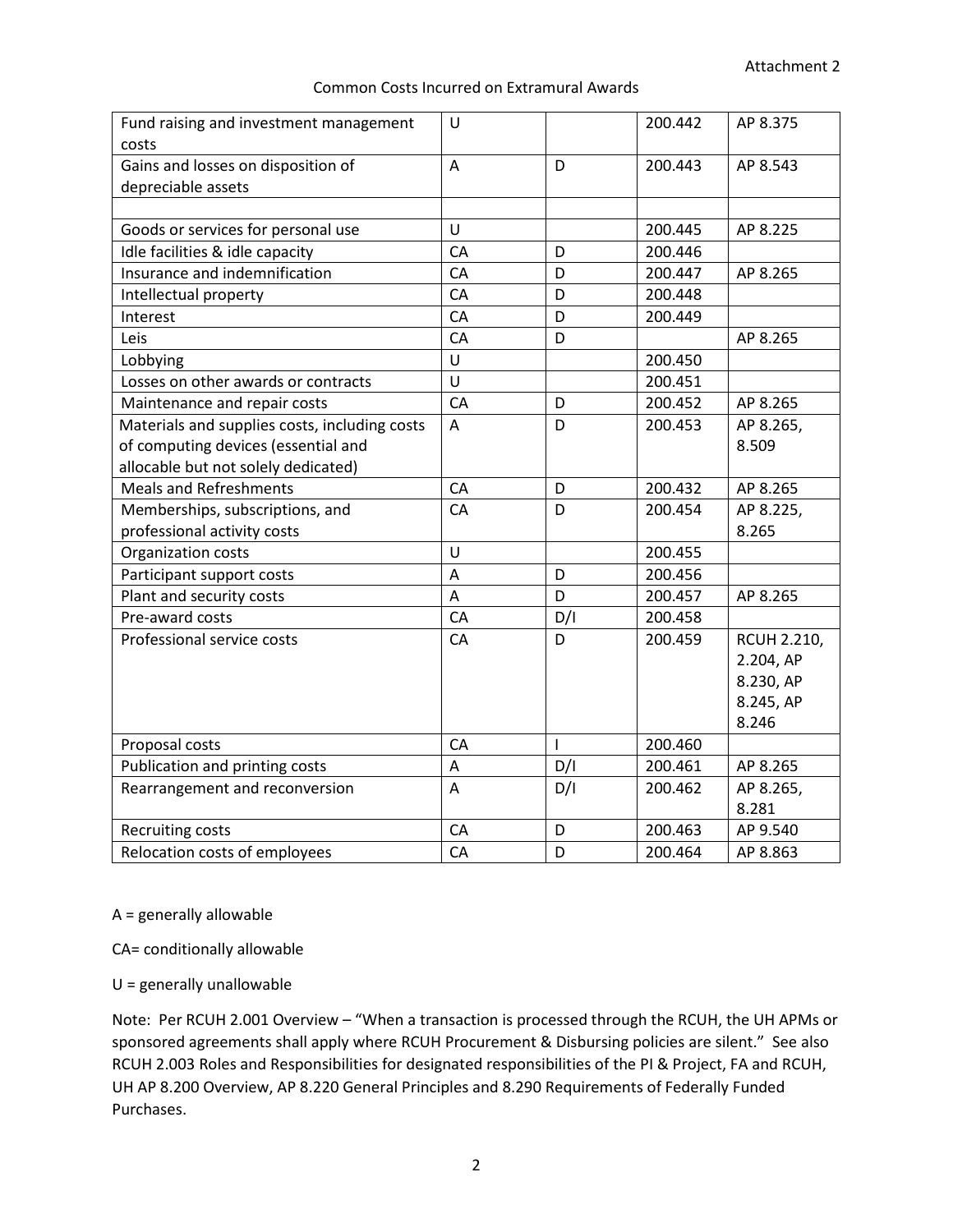| Rental costs of real property and equipment | СA | D   | 200.465 | <b>RCUH 2.211,</b> |
|---------------------------------------------|----|-----|---------|--------------------|
|                                             |    |     |         | AP 8.265           |
| Scholarships and student aid costs          | A  | D   | 200.466 | RP 6.2xx, EP       |
|                                             |    |     |         | 6.2xx              |
| Selling and marketing costs                 | CA | D   | 200.467 |                    |
| Specialized service facilities              | A  | D/I | 200.468 | AP 12.204          |
| Student activity costs                      | CA | D   | 200.469 | RP 7.2xx, EP       |
|                                             |    |     |         | 6.2xx              |
| <b>Taxes</b>                                | CA | D/I | 200.470 |                    |
| <b>Termination costs</b>                    | CA | D   | 200.471 |                    |
|                                             |    |     |         |                    |
| Training and education costs                | A  | D   | 200.472 |                    |
| <b>Transportation costs</b>                 | СA | D/I | 200.473 | AP 8.852           |
| Travel                                      | CA | D   | 200.474 | <b>RCUH 2.600,</b> |
|                                             |    |     |         | AP 8.265,          |
|                                             |    |     |         | 8.851, 8.852       |

#### Common Costs Incurred on Extramural Awards

A = generally allowable

CA= conditionally allowable

U = generally unallowable

Note: Per RCUH 2.001 Overview – "When a transaction is processed through the RCUH, the UH APMs or sponsored agreements shall apply where RCUH Procurement & Disbursing policies are silent." See also RCUH 2.003 Roles and Responsibilities for designated responsibilities of the PI & Project, FA and RCUH, UH AP 8.200 Overview, AP 8.220 General Principles and 8.290 Requirements of Federally Funded Purchases.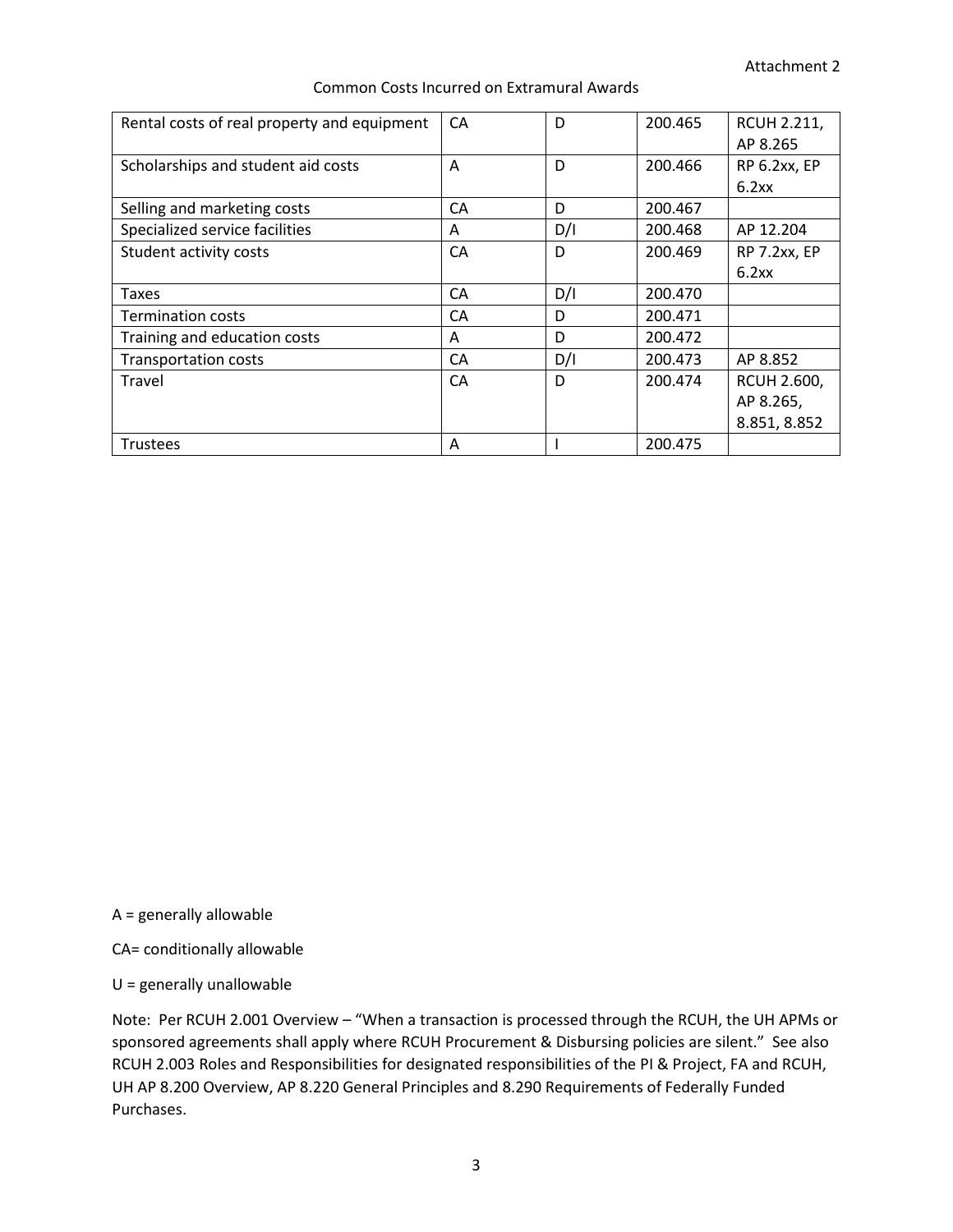| <b>SF-424 Budget Category</b> | <b>Direct</b>                          | <b>Normally Indirect</b>              |
|-------------------------------|----------------------------------------|---------------------------------------|
| Personnel                     | Salaries and fringe benefits of        | Salaries and fringe benefits of       |
| Fringe benefits               | <b>Technical staff</b>                 | Faculty (including department         |
|                               |                                        | heads) and other professional         |
|                               |                                        | personnel conducting                  |
|                               |                                        | research and/or instruction           |
|                               |                                        | that is attributable to               |
|                               |                                        | administrative work (including        |
|                               |                                        | bid and proposal preparation)         |
|                               |                                        | Administrative officers and           |
|                               |                                        | assistants                            |
|                               |                                        | Secretarial and clerical staff        |
| Travel                        | Travel costs of technical staff        | Travel costs of administrative staff  |
| Equipment                     | Special purpose equipment (prior       | Special purpose equipment             |
|                               | approval)                              |                                       |
| <b>Supplies</b>               | Materials, supplies, and<br>$\bullet$  | Office supplies                       |
|                               | fabricated parts necessary to          |                                       |
|                               | carry out a federal award              |                                       |
|                               | Computing devices that are             |                                       |
|                               | essential and allocable, but not       |                                       |
|                               | solely dedicated, to the               |                                       |
|                               | performance of a federal award         |                                       |
| Contractual                   | Professional and consultant            |                                       |
|                               | services rendered by persons who       |                                       |
|                               | are members of a particular            |                                       |
|                               | profession or possess a special skill, |                                       |
|                               | and who are not officers or            |                                       |
|                               | employees of the non-federal           |                                       |
| Construction                  | entity<br>Special arrangements and     | Arrangement and alteration costs      |
|                               | alterations costs incurred             |                                       |
|                               | specifically for a federal award       |                                       |
|                               | (prior approval)                       |                                       |
| Other                         | Long distance charges<br>$\bullet$     | Postage<br>$\bullet$                  |
|                               | Animals                                | Local telephone costs<br>$\bullet$    |
|                               | Animal care costs<br>٠                 | Memberships in business,<br>$\bullet$ |
|                               | Computer costs                         | technical, and professional           |
|                               | Recharge center costs<br>٠             | organizations                         |
|                               | Participant support costs (prior<br>٠  |                                       |
|                               | approval)                              |                                       |
|                               | Publication and printing costs         |                                       |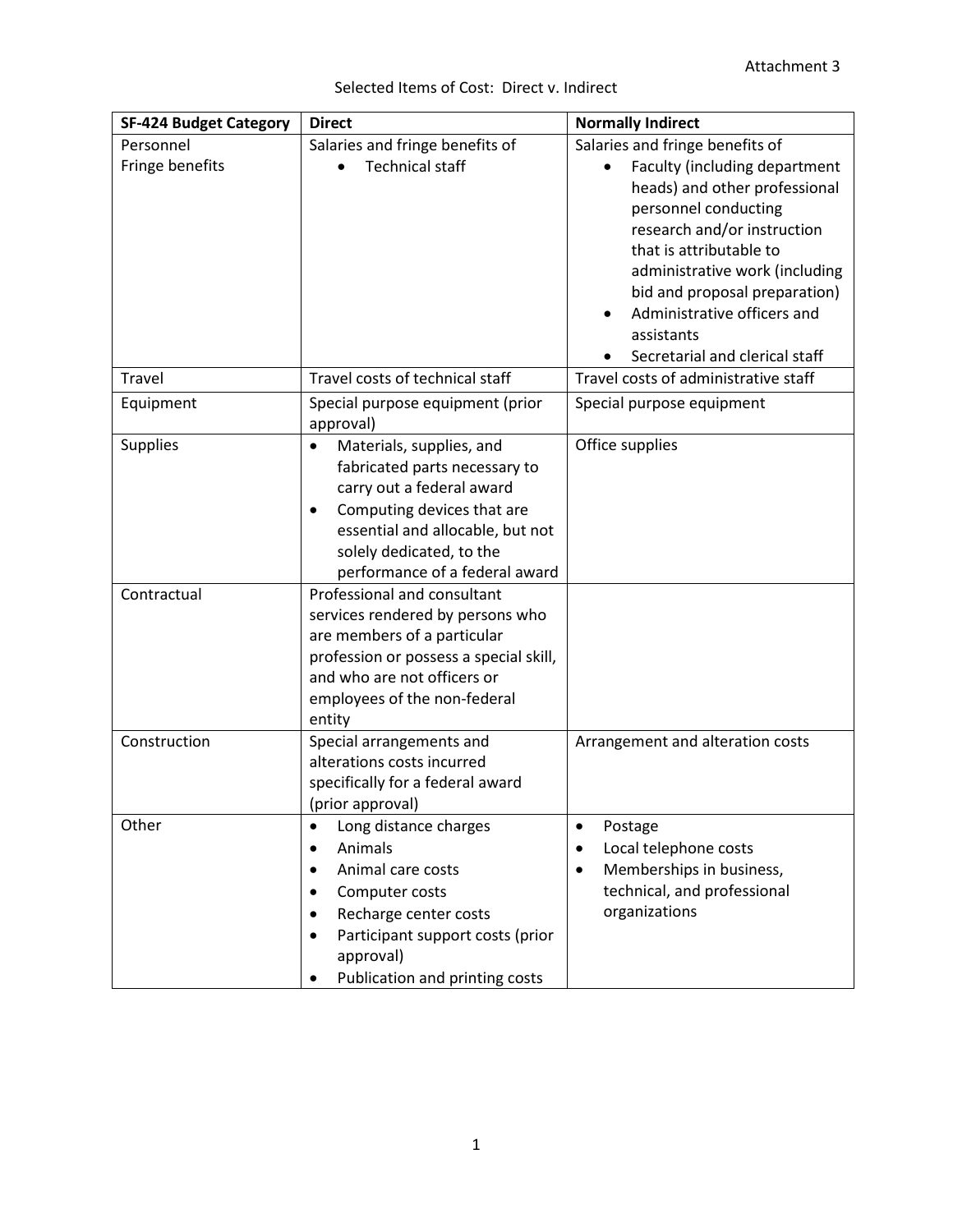# Personnel Costs

Technical staff refers to University of Hawai'i (UH) employees or employees hired through the Research Corporation of the University of Hawai'i (RCUH) who perform research, instruction or other programmatic work on an extramurally funded project. These positions include faculty, researchers, research associates, educational specialists, technicians, postdocs that are paid salaries, and graduate assistants.

Costs of administrative staff such as fiscal administrators, personnel officers, secretaries, clerks, and administrative assistants are normally recovered through the facilities & administrative (F&A) rates (i.e., indirect costs). Thus, they should not normally be charged as direct costs to federally funded projects.

Under 2 CFR 200 (Uniform Guidance), administrative staff may be charged as direct costs provided that all of the following four criteria are met:

- Administrative or clerical services are "integral" (essential, vital or fundamental) to the project or activity;
- Individuals involved can be specifically identified with the project or activity;
- Such costs are explicitly included in the budget or have prior written approval; and
- The costs are not also recovered as indirect costs.

If it is determined that all of the above criteria are met, the principal investigator (PI) should add a justification statement to the proposed budget to facilitate the required sponsor approval.

Please note that the Uniform Guidance Compliance Supplement still uses the OMB Circular A-21 Major Project examples to illustrate situations in which it may be appropriate to directly charge administrative staff to a federally funded project. The examples are as follows:

- Large, complex programs such as General Clinical Research Centers, Primate Centers, Program Projects, environmental research centers, engineering research centers, and other grants and contracts that entail assembling and managing teams of investigators from a number of institutions.
- Projects which involve extensive data accumulation, analysis and entry, surveying, tabulation, cataloging, searching literature, and reporting (such as epidemiological studies, clinical trials, and retrospective clinical records studies).
- Projects that require making travel and meeting arrangements for large numbers of participants, such as conferences and seminars.
- Projects whose principal focus is the preparation and production of manuals and large reports, books and monographs (excluding routine progress and technical reports).
- Projects that are geographically inaccessible to normal departmental administrative services, such as research vessels, radio astronomy projects, and other research fields sites that are remote from campus.
- Individual projects requiring project-specific database management; individualized graphics or manuscript preparation; human or animal protocols; and multiple project-related investigator coordination and communications.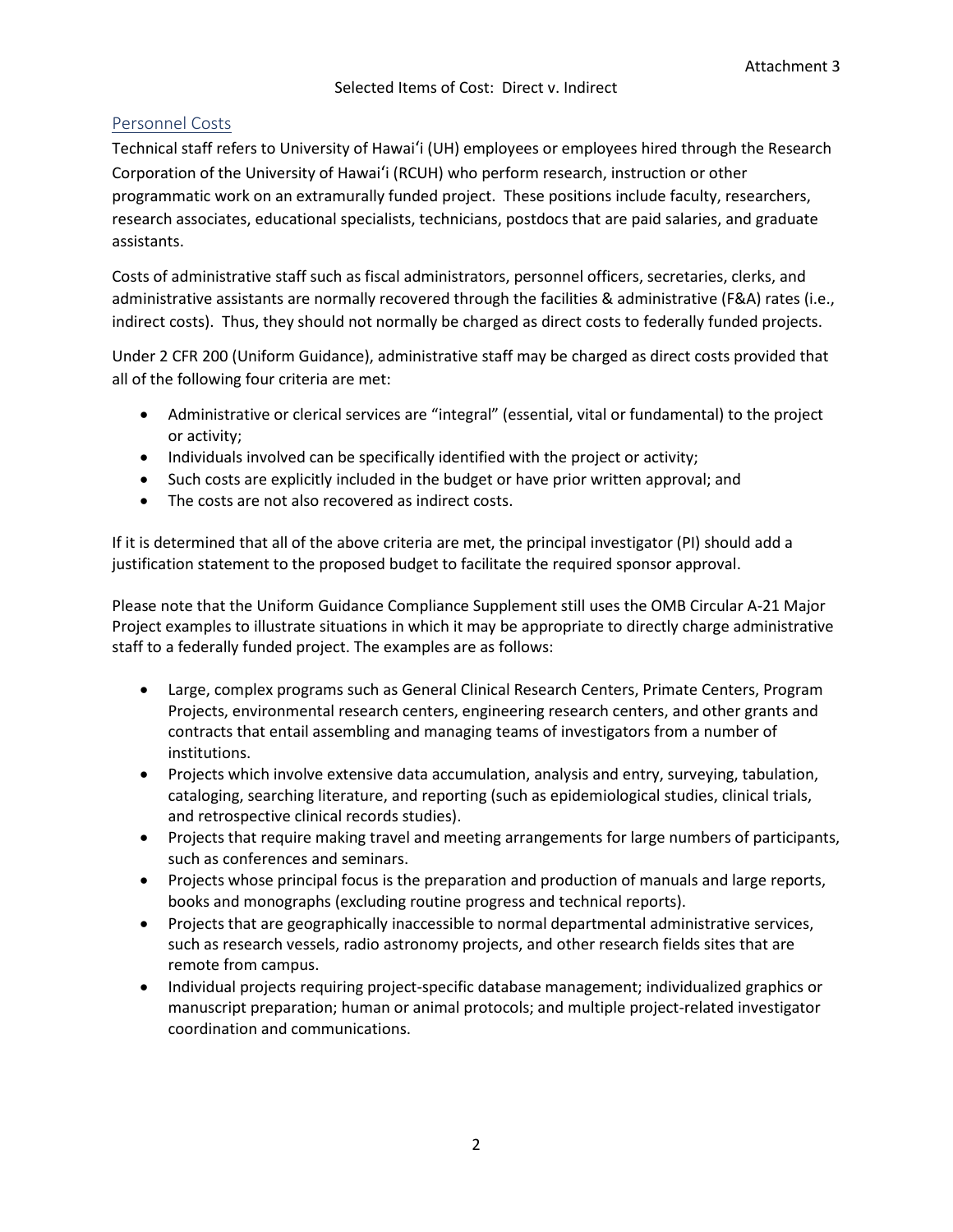#### Selected Items of Cost: Direct v. Indirect

Based on the above examples, the nature of the project remains the basis for direct charging. As a result, prior guidance still stands that "lack of departmental administrative support" is not sufficient justification for direct charging administrative support to federally funded projects.

#### Extra Service Pay for Faculty

#### *On-duty period pay*

Under the Uniform Guidance, all faculty are ineligible for extra service pay, or overload, during the academic year (On Duty Period). Inter-departmental consultation performed by the faculty or other professional staff is considered routine work requiring no additional compensation by the federal government. If the faculty or professional staff wish to be compensated, the federal government expects that a proportionate share of the individual's institutional base salary (IBS) be charged for services performed during the On-Duty Period.

## *Off-duty period pay*

Nine-month faculty who do not earn vacation are eligible for up to three months of summer salary that can be charged to an extramurally funded project. However, faculty should be aware that some sponsors may limit the number of months of summer salary that can be paid for with sponsor funds.

Eleven-month faculty that do not earn vacation are eligible for one month of off-duty pay that can be charged to an extramurally funded project.

Eleven-month faculty that earn vacation are not eligible for one month of off-duty pay because the federal government considers them to be twelve-month employees. To be eligible for one month of offduty pay, the faculty member must elect to forego vacation accrual in accordance with a Memorandum of Understanding (MOU) between the faculty union and UH. The original MOU resulted from an audit finding that was resolved between the US Department of Health and Human Services and UH.

## Travel Costs

Travel costs are one of the budget categories where the Uniform Guidance follows institutional policies to some extent.

While the Uniform Guidance travel section provides for dependent travel costs under certain circumstances, one of the requirements is that the institution must accept it as an institution-wide policy (i.e., applies to all source of funds). Since UH has not, dependent travel costs are not allowed on UH's federally funded projects.

In budgeting for travel costs on an extramurally funded project, the PI should also conform to the UH allowable and unallowable travel costs guidance. Auditors will refer to this guidance for conformance before considering the federal General Services Administration (GSA) travel policies.

#### [https://www.hawaii.edu/etravel/faq\\_expenseList.html](https://www.hawaii.edu/etravel/faq_expenseList.html)

## Equipment

Special purpose equipment is defined under the Uniform Guidance as "equipment which is used only for research, medical, scientific, or other technical activities. Examples of special purpose equipment include microscopes, x-ray machines, surgical instruments, and spectrometers."